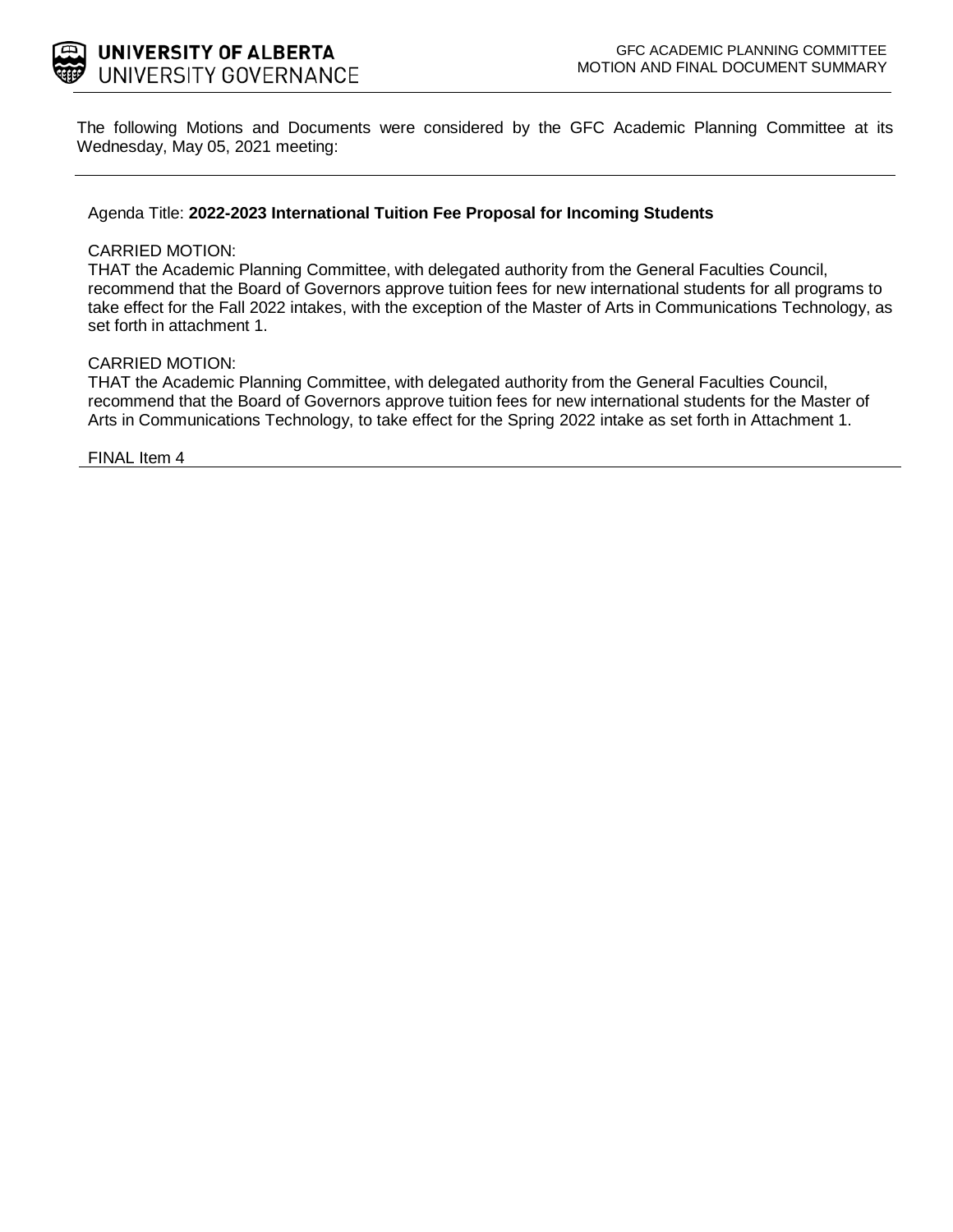

# FINAL Item No. 4

## **Governance Executive Summary Action Item**

| <b>Agenda Title</b> | 2022-2023 International Tuition Fee Proposal for Incoming |
|---------------------|-----------------------------------------------------------|
|                     | <b>Students</b>                                           |

### **Motion I**

THAT the Academic Planning Committee, with delegated authority from the General Faculties Council, recommend that the Board of Governors approve tuition fees for new international students for all programs to take effect for the Fall 2022 intakes, with the exception of the Master of Arts in Communications Technology, as set forth in attachment 1.

### **Motion II**

THAT the Academic Planning Committee, with delegated authority from the General Faculties Council, recommend that the Board of Governors approve tuition fees for new international students for the Master of Arts in Communications Technology, to take effect for the Spring 2022 intake as set forth in Attachment 1.

#### **Item**

| <b>Action Requested</b> | $\Box$ Approval $\boxtimes$ Recommendation                       |  |  |  |
|-------------------------|------------------------------------------------------------------|--|--|--|
| Proposed by             | Provost and Vice-President (Academic) and                        |  |  |  |
|                         | Vice-President (University Services and Finance)                 |  |  |  |
| Presenter(s)            | Steven Dew, Provost and Vice-President (Academic) and            |  |  |  |
|                         | Todd Gilchrist, Vice-President (University Services and Finance) |  |  |  |

#### **Details**

|  | Responsibility                                                                          | Provost and Vice-President (Academic) and<br>Vice-President (University Services and Finance)                                                                                                                                                                                                                                                      |
|--|-----------------------------------------------------------------------------------------|----------------------------------------------------------------------------------------------------------------------------------------------------------------------------------------------------------------------------------------------------------------------------------------------------------------------------------------------------|
|  | The Purpose of the Proposal is<br>(please be specific)                                  | To propose tuition fees for the Fall 2022 intake of new international<br>students, compliant with the requirements imposed by Bill 19 and<br>associated Alberta Tuition Framework and Guidelines.                                                                                                                                                  |
|  | <b>Executive Summary</b><br>(outline the specific item – and<br>remember your audience) | In 2019, the Board of Governors, on the recommendation of APC,<br>approved a new program-based tuition model for incoming international<br>students. The new model was implemented for the Fall 2020 intake of<br>international students.                                                                                                          |
|  |                                                                                         | Fees were not increased for the Fall 2021 intake. We are proposing a<br>2% increase to program-based tuition for Fall 2022 to cover increased<br>costs for the entire 5-year guarantee for international tuition for this<br>group.                                                                                                                |
|  |                                                                                         | The motion applies only to international students admitted for the Fall<br>2022 term. Current international students admitted prior to Fall 2020<br>(the first intake in the program-based model) will continue to be<br>assessed tuition based on their registration and are subjected to annual<br>increases approved by the Board of Governors. |
|  |                                                                                         | Note that the proposal for MACT takes effect for the Spring 2022 intake<br>to reflect the start date for that program. MACT is also not proposed to<br>increase by 2%, but rather proposes aligning the tuition rate with<br>standard course based Master programs. This applies to their thesis<br>program as well.                               |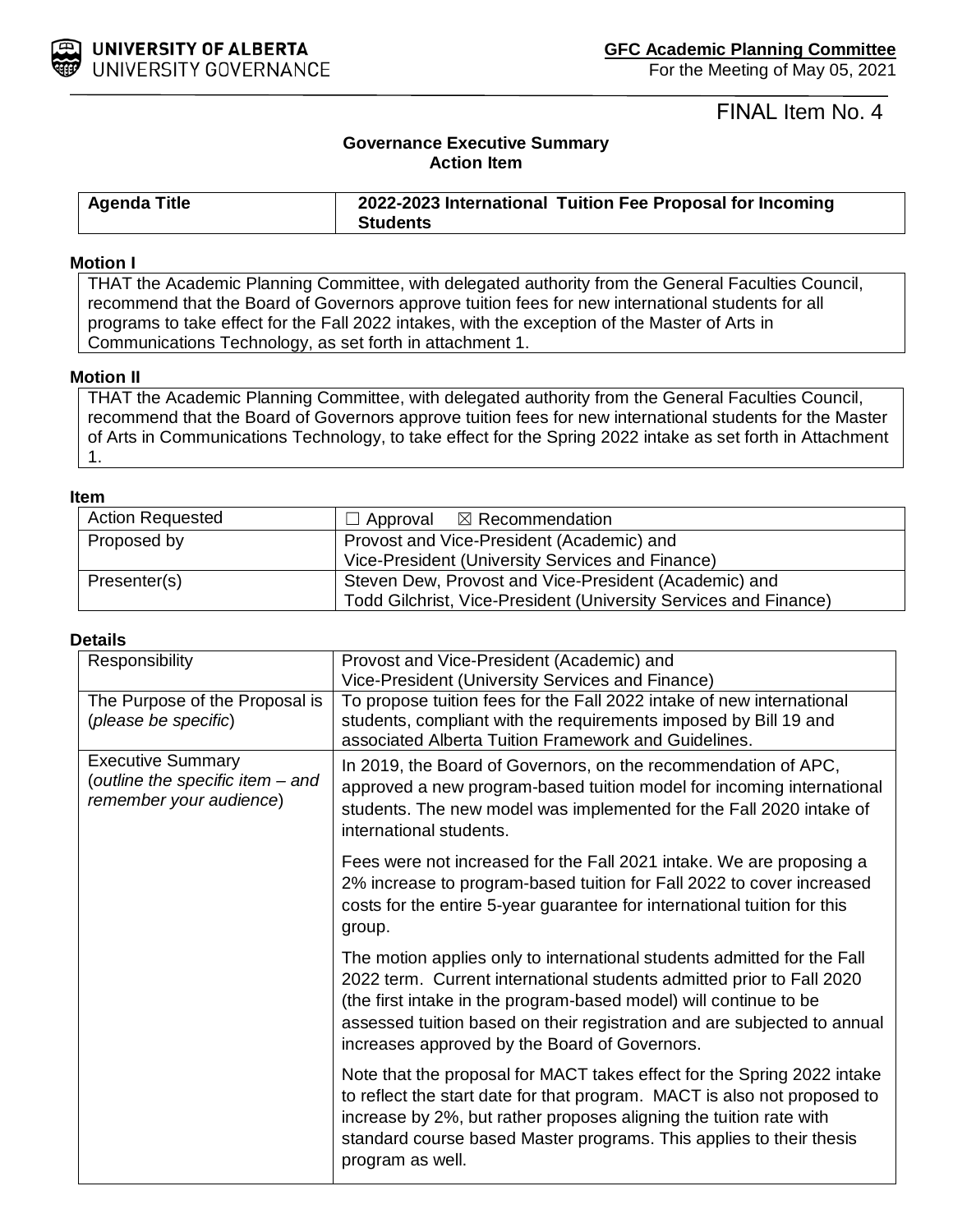

For the Meeting of May 05, 2021

Item No. 4

| Supplementary Notes and | <this by="" for="" governance="" is="" only="" outline<="" section="" th="" to="" university="" use=""></this> |
|-------------------------|----------------------------------------------------------------------------------------------------------------|
| context                 | governance process.>                                                                                           |

## **Engagement and Routing** (Include meeting dates)

|                                                                                      | Those who are actively <b>participating</b> :                     |  |  |  |
|--------------------------------------------------------------------------------------|-------------------------------------------------------------------|--|--|--|
| <b>Consultation and Stakeholder</b>                                                  | Office of the Provost and Vice-President (Academic)               |  |  |  |
| Participation                                                                        | Office of the Vice-President (University Services and Finance)    |  |  |  |
| (parties who have seen the                                                           | <b>Strategic Analysis and Data Warehouse</b>                      |  |  |  |
| proposal and in what capacity)                                                       | Office of the Registrar                                           |  |  |  |
|                                                                                      | Faculty of Graduate Studies and Research                          |  |  |  |
| <for information="" on="" td="" the<=""><td>• Office of Resource Planning</td></for> | • Office of Resource Planning                                     |  |  |  |
| protocol see the Governance                                                          | University of Alberta International                               |  |  |  |
| <b>Resources section Student</b>                                                     | Those who have been consulted:                                    |  |  |  |
| <b>Participation Protocol&gt;</b>                                                    | • Tuition Budget Advisory Committee (including representatives of |  |  |  |
|                                                                                      | the Students' Union and the Graduate Students' Association)       |  |  |  |
|                                                                                      | Deans' Council                                                    |  |  |  |
|                                                                                      | • President's Executive Committee                                 |  |  |  |
| Approval Route (Governance)                                                          | APC - May 5, 2021                                                 |  |  |  |
| (including meeting dates)                                                            | BFPC - May 25, 2021                                               |  |  |  |
|                                                                                      | Board of Governors - June 18, 2021                                |  |  |  |

### **Strategic Alignment**

| Alignment with For the Public<br>Good | <b>Build</b> a diverse, inclusive community of exceptional students, faculty and<br>staff from Alberta, Canada, and the world.<br><b>Sustain</b> our people, our work, and the environment by attracting and<br>stewarding the resources we need to deliver excellence to the benefit of<br>all. |                            |  |
|---------------------------------------|--------------------------------------------------------------------------------------------------------------------------------------------------------------------------------------------------------------------------------------------------------------------------------------------------|----------------------------|--|
| Alignment with Institutional          | Please note below the specific institutional risk(s) this proposal is                                                                                                                                                                                                                            |                            |  |
| <b>Risk Indicator</b>                 | addressing.                                                                                                                                                                                                                                                                                      |                            |  |
|                                       | $\boxtimes$ Enrolment Management<br>$\Box$ Relationship with Stakeholders                                                                                                                                                                                                                        |                            |  |
|                                       | $\Box$ Faculty and Staff                                                                                                                                                                                                                                                                         | $\Box$ Reputation          |  |
|                                       | $\boxtimes$ Funding and Resource Management                                                                                                                                                                                                                                                      | $\Box$ Research Enterprise |  |
|                                       | $\Box$ IT Services, Software and Hardware                                                                                                                                                                                                                                                        | $\Box$ Safety              |  |
|                                       | $\Box$ Student Success<br>$\Box$ Leadership and Change                                                                                                                                                                                                                                           |                            |  |
|                                       | $\Box$ Physical Infrastructure                                                                                                                                                                                                                                                                   |                            |  |
| Legislative Compliance and            | Post-Secondary Learning Act of Alberta                                                                                                                                                                                                                                                           |                            |  |
| jurisdiction                          | <b>APC Terms of Reference</b>                                                                                                                                                                                                                                                                    |                            |  |

## **Attachments**

1. Proposed Tuition Rates for Incoming International Student 2022/23 (6 pages)

*Prepared by:* Kathleen Brough, Chief of Staff, Office of the Provost and Vice-President (Academic)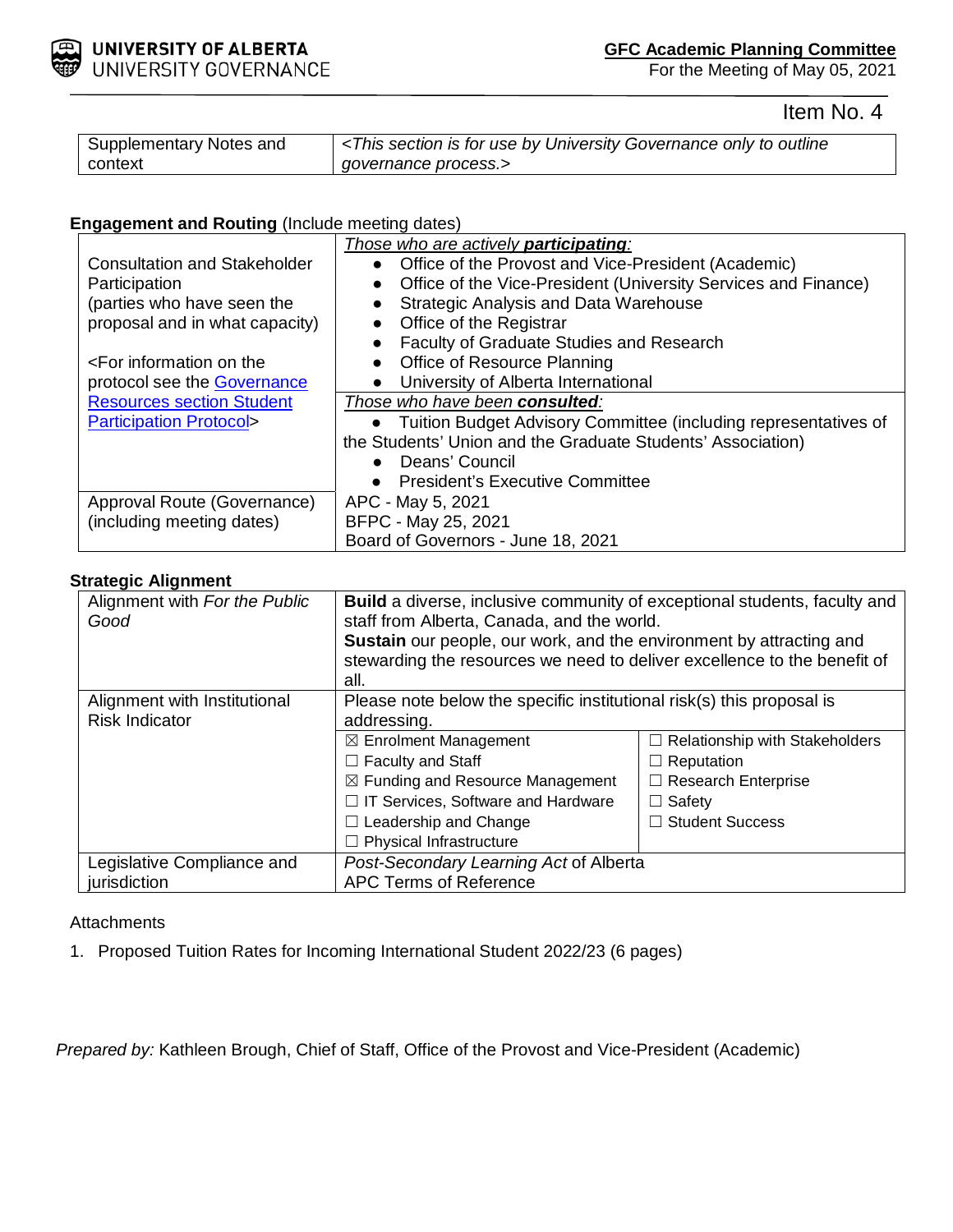## **Proposed Tuition Rates for Incoming International Student 2022/23 Attachment 1**

## **1. Undergraduate Program Based Tuition Bands**

| <b>International</b><br><b>Undergraduate Cohort</b>                                                                                                                                                            | 2021 - 22 Program<br><b>Total</b>                            | 2022 - 23 Program Total                                            | <b>Percent change</b> | <b>Credits</b> |
|----------------------------------------------------------------------------------------------------------------------------------------------------------------------------------------------------------------|--------------------------------------------------------------|--------------------------------------------------------------------|-----------------------|----------------|
| <b>Faculty of Engineering</b><br>Degree Programs*                                                                                                                                                              | Program Total<br>\$158,000<br><b>Annual Rate</b><br>\$39,500 | Program Total<br>\$161,160<br><b>Annual Rate</b><br>\$40,290       | 2.00%                 | Varies*        |
| <b>Faculty of Business</b><br>Degree Programs<br>(As of Fall 2022, this is a 4<br>year program)                                                                                                                | Program Total<br>\$105,000<br><b>Annual Rate</b><br>\$35,000 | Program Total<br>\$142,800<br><b>Annual Rate</b><br>\$35,700       | 2.00%                 | 120            |
| Degree Programs in:<br>Faculty of Arts,<br>Faculty of Agricultural<br>Life and Environmental<br>Sciences,<br>Faculty of Kinesiology<br>Sport and Recreation,<br>Faculty of Science,<br>Faculty of Open Studies | Program Total<br>\$118,000<br><b>Annual Rate</b><br>\$29,500 | Program Total<br>\$120,360<br><b>Annual Rate</b><br>\$30,090       | 2.00%                 | 120            |
| Degree Programs in:<br>Augustana Faculty,<br>Faculte Saint Jean,<br>Faculty of Education,<br>Faculty of Native Studies,<br><b>Faculty of Nursing</b>                                                           | Program Total<br>\$108,000<br>Annual Rate<br>\$27,000        | Program Total<br>\$110,160<br><b>Annual Rate</b><br>\$27,540       | 2.00%                 | 120            |
| <b>BSc in Radiation Therapy</b>                                                                                                                                                                                | Program Total<br>\$147,500<br>Annual Rate<br>\$36,875        | Program Total<br>\$150,449.92<br><b>Annual Rate</b><br>\$37,612.48 | 2.00%                 | 150            |
| <b>BSc in Medical</b><br>Laboratory Science                                                                                                                                                                    | Program Total<br>\$92,430<br><b>Annual Rate</b><br>\$30,810  | Program Total<br>\$94,278.24<br><b>Annual Rate</b><br>\$31,426.08  | 2.00%                 | 94             |
| Doctor of Pharmacy<br>(Pharm D) (4 yrs)                                                                                                                                                                        | Program Total<br>\$200,000<br><b>Annual Rate</b><br>\$50,000 | Program Total<br>\$204,000<br><b>Annual Rate</b><br>\$51,000       | 2.00%                 | 141            |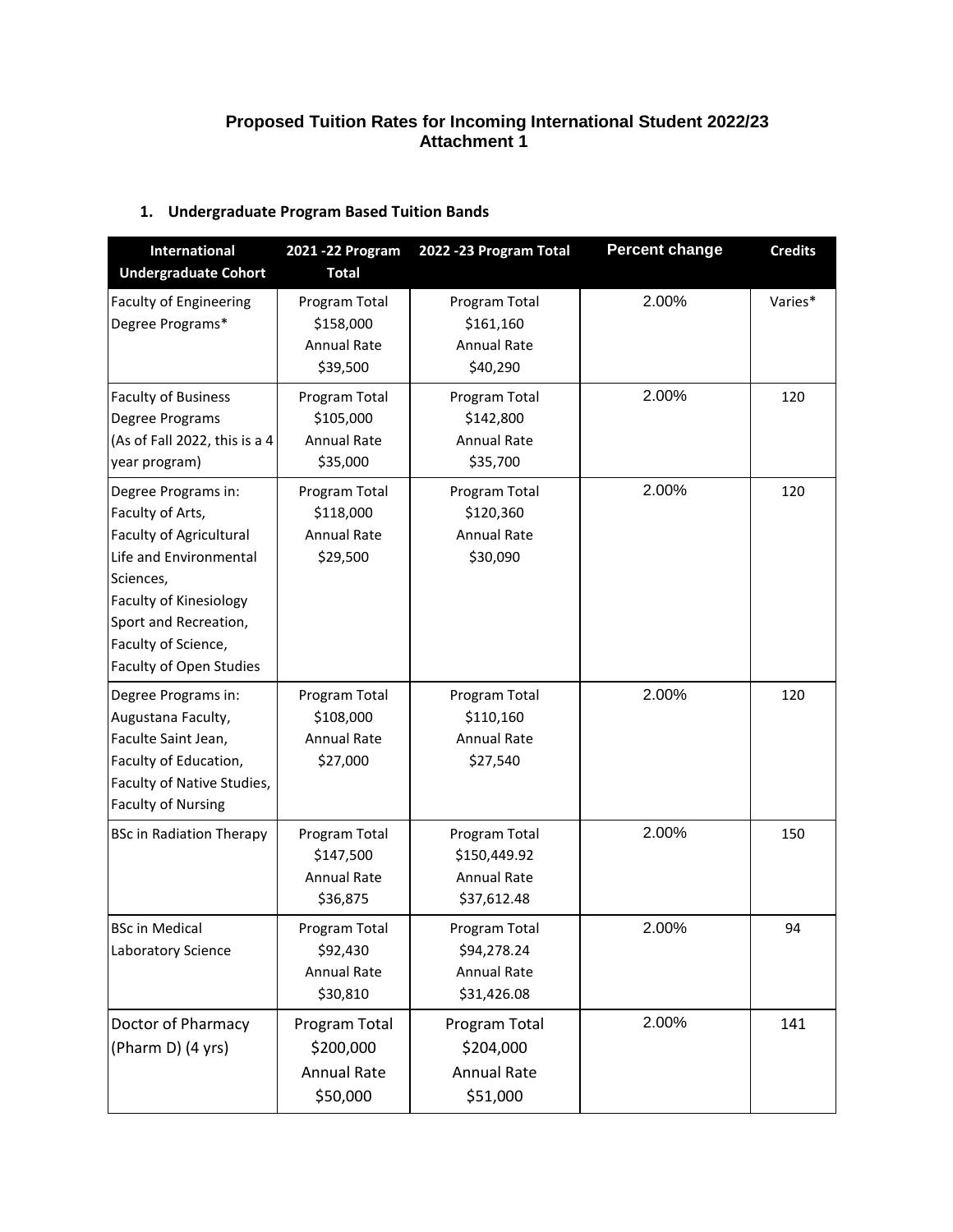| Juris Doctors (JD)<br>Program (3 yrs)            | Program Total<br>\$141,942.78<br><b>Annual Rate</b><br>\$47,314.26 | Program Total<br>\$144,781.68<br><b>Annual Rate</b><br>\$48,260.56 | 2.00% | 92   |
|--------------------------------------------------|--------------------------------------------------------------------|--------------------------------------------------------------------|-------|------|
| Doctor of Dental<br>Surgery (4 yrs)              | Program Total<br>\$357,045.80<br><b>Annual Rate</b><br>\$89,261.44 | Program Total<br>\$364,186.56<br>Annual Rate<br>\$91,046.64        | 2.00% | 214  |
| Bachelor of Science in<br>Dental Hygiene (3 yrs) | Program Total<br>\$101,968.92<br><b>Annual Rate</b><br>\$33,989.64 | Program Total<br>\$104,008.20<br><b>Annual Rate</b><br>\$34,669.40 | 2.00% | 99.5 |

Notes:

\*Engineering programs vary slightly in credits pending students' choice in registrations.

\*\*Undergraduate Certificate rates, unless otherwise stated, will be prorated based on the Undergraduate Faculty rate

\*\*\*Course loads may change and Tuition Rates will always be prorated based on the approved rate.

## **2. Tuition for Specific Undergraduate Programs or courses not covered by the standard Undergraduate grid.**

| <b>International</b><br><b>Undergraduate Cohort</b>                                                                                | 2021-22 Payment Per<br><b>Course(Indexed to 3</b><br>units of course<br>weight) | 2022-23 Payment Per<br><b>Course(Indexed to 3 units of</b><br>course weight) | <b>Percent change</b> |
|------------------------------------------------------------------------------------------------------------------------------------|---------------------------------------------------------------------------------|------------------------------------------------------------------------------|-----------------------|
| English Language School-<br>All courses taken by<br>Undergraduate or<br><b>Graduate Students</b><br>(includes Bridging<br>Program) | \$2,950                                                                         | \$3,009                                                                      | 2.00%                 |
| Rehabilitation Medicine -<br>Undergraduate Special<br>and Visiting Students only                                                   | \$2,950                                                                         | \$3,009                                                                      | 2.00%                 |
| Medicine and Dentistry -<br>Undergraduate Special<br>and Visiting Students only                                                    | \$2,950                                                                         | \$3,009                                                                      | 2.00%                 |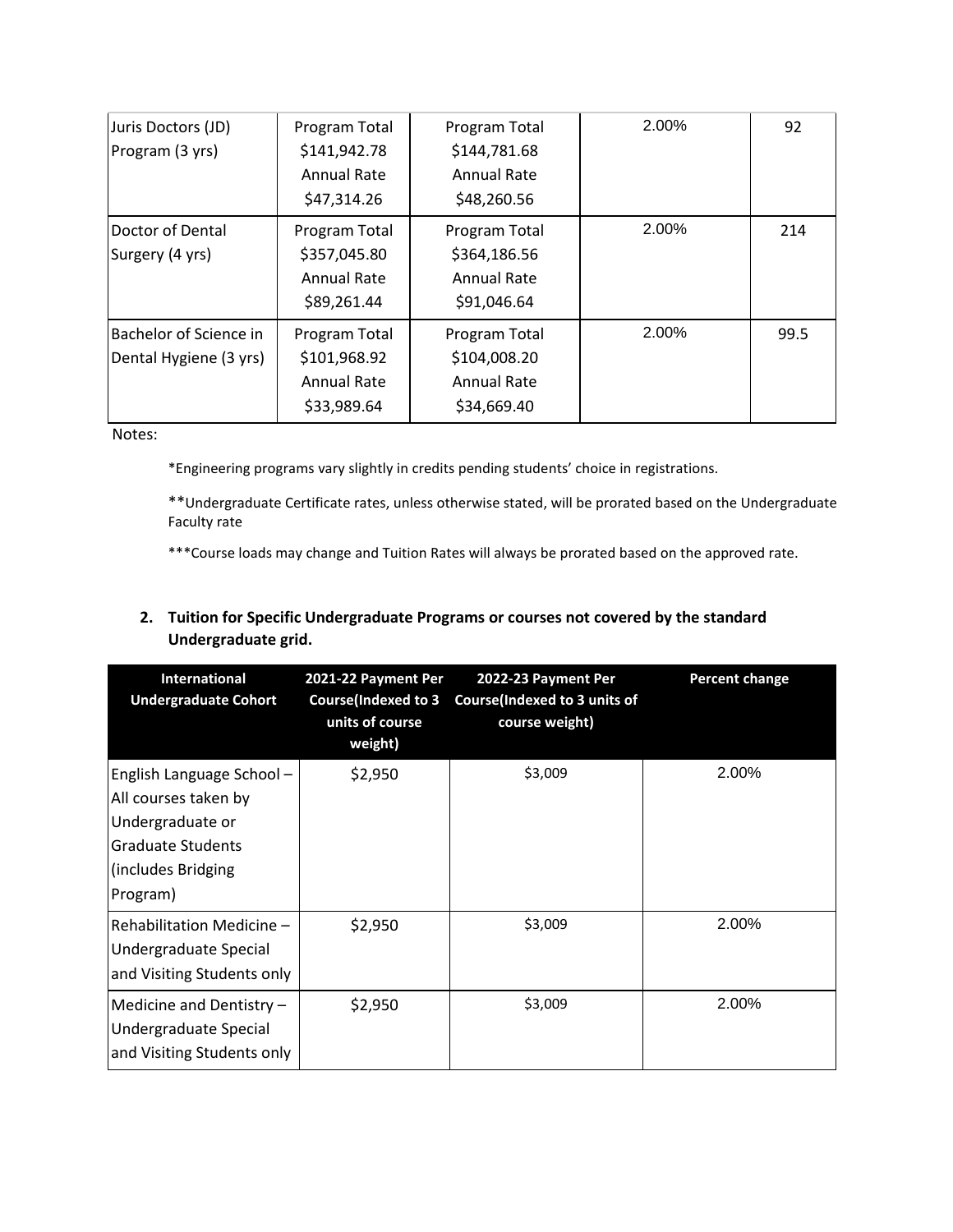# **3. Centre collégial de l'Alberta**

|                              | 2021 - 22 Program  |                        |                |        |
|------------------------------|--------------------|------------------------|----------------|--------|
| <b>International College</b> | <b>Total</b>       | 2022 -23 Program Total | Percent change | Credit |
| Centre collégial de          | Program Total      | Program Total          | 2.00%          |        |
| l'Alberta - Diploma (2       | \$25,000           | \$25,500               |                |        |
| yrs)                         | Annual Rate        | <b>Annual Rate</b>     |                |        |
|                              | \$12,500           | \$12,750               |                | 60     |
| Centre collégial de          | Program Total      | Program Total          | 2.00%          |        |
| l'Alberta - Certificate      | \$12,500           | \$12,750               |                |        |
| $(1 \text{ yrs})$            | <b>Annual Rate</b> | <b>Annual Rate</b>     |                |        |
|                              | \$12,500           | \$12,750               |                | 30     |

## **4. Thesis based tuition for PhD and Masters Programs**

| 2021-22 International<br><b>Graduate Cohort</b>                                                                     | 2021-22                                                   | 2022-23                                                   | <b>Percent change</b> |
|---------------------------------------------------------------------------------------------------------------------|-----------------------------------------------------------|-----------------------------------------------------------|-----------------------|
| <b>Thesis Based Masters (All</b><br>Specializations) - 4 Years                                                      | Program Total<br>\$34,800<br><b>Annual Rate</b><br>\$8700 | Program Total<br>\$35,496<br><b>Annual Rate</b><br>\$8874 | 2.00%                 |
| PhD (All Specializations) -<br>6 Years                                                                              | Program Total<br>\$52,200<br><b>Annual Rate</b><br>\$8700 | Program Total<br>\$53,244<br><b>Annual Rate</b><br>\$8874 | 2.00%                 |
| All Programs -<br><b>International Graduate</b><br>Tuition Increases (offset<br>by equivalent financial<br>support) | \$4,000                                                   | \$4,000                                                   | 0%                    |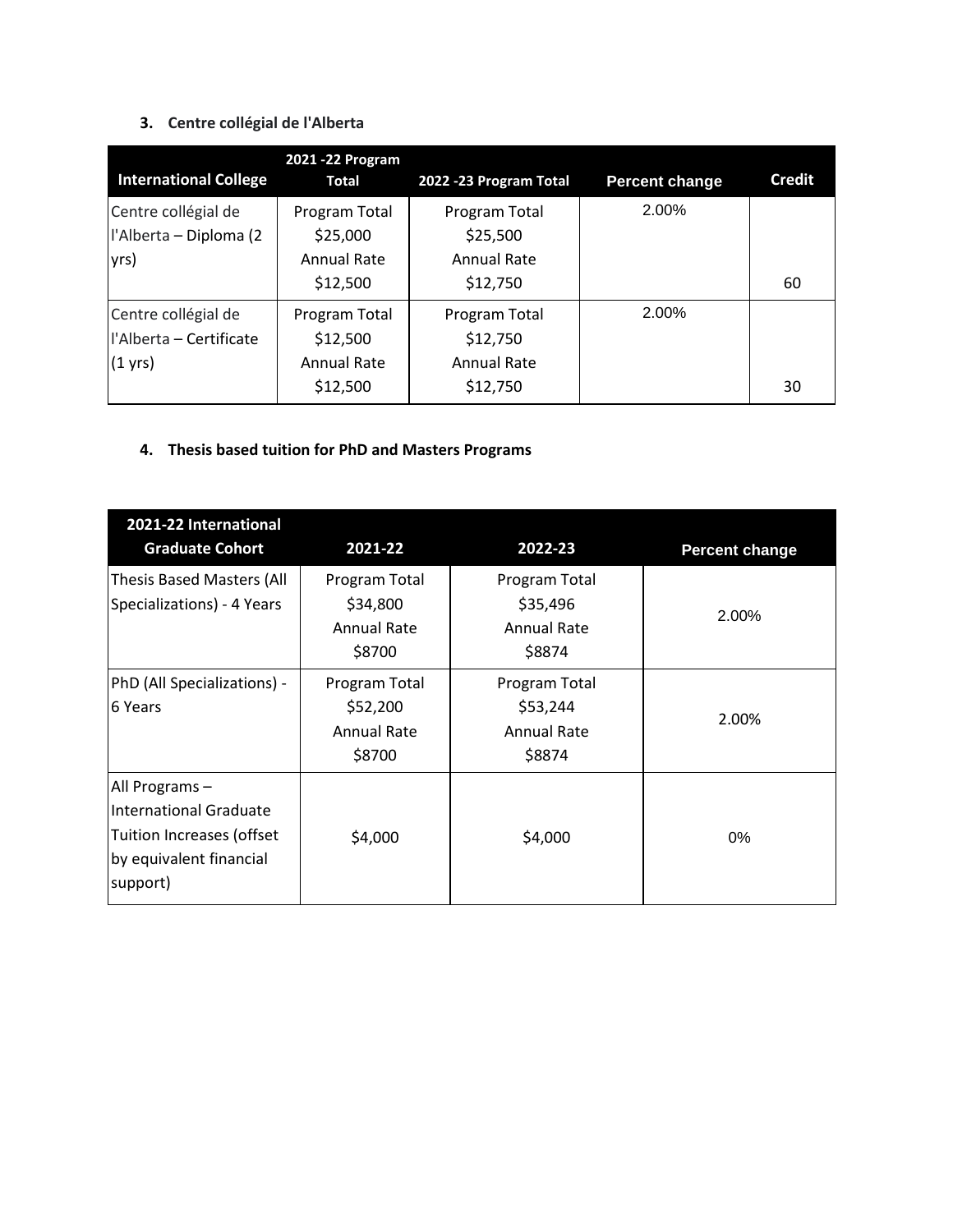### **5. Standard International Graduate Course Based rates**

| 2021-22 International<br><b>Graduate Cohort</b>                                                                                        | 2021-22<br><b>Per 3 Credits</b> | 2022-23<br><b>Per 3 Credits</b> | <b>Percent change</b> |
|----------------------------------------------------------------------------------------------------------------------------------------|---------------------------------|---------------------------------|-----------------------|
| <b>Standard Course Based</b><br>Master's or Graduate<br><b>Certificates</b>                                                            | \$1,864.30                      | \$1,901.52                      | 2.00%                 |
| All Course Based Master<br>Programs - International<br><b>Graduate Tuition Increase</b><br>(offset by equivalent<br>financial support) | \$4,000                         | \$4,000                         | $0\%$                 |

Notes:

\* Includes most Master and Certificate programs and excludes non-standard rates described below

6. Non-Standard International Graduate Course Based Rates (includes Master and Certificate Programs)

| <b>Per Course Rate</b>                                                                                                                                                                                    | 2021-22 Per 3 credit<br><b>Course Rate</b> | 2022-22 Per 3 credit<br><b>Course Rate</b> | <b>Percent change</b> |
|-----------------------------------------------------------------------------------------------------------------------------------------------------------------------------------------------------------|--------------------------------------------|--------------------------------------------|-----------------------|
| Master of Science -<br>Integrated Petroleum<br>Geosciences (Course<br>Based)                                                                                                                              | \$3,099.24                                 | \$3,161.22                                 | 2.00%                 |
| Master of Science in<br>Internetworking                                                                                                                                                                   | \$2,200.00                                 | \$2,244.00                                 | 2.00%                 |
| Master of Science<br>Specialization Program in<br>Multimedia,<br>Post-Baccalaureate<br>Certificate in Indigenous<br>Sport and Recreation,<br>Post-Baccalaureate in<br>Sports and Recreation<br>Management | \$2,000.00                                 | \$2,040.00                                 | 2.00%                 |